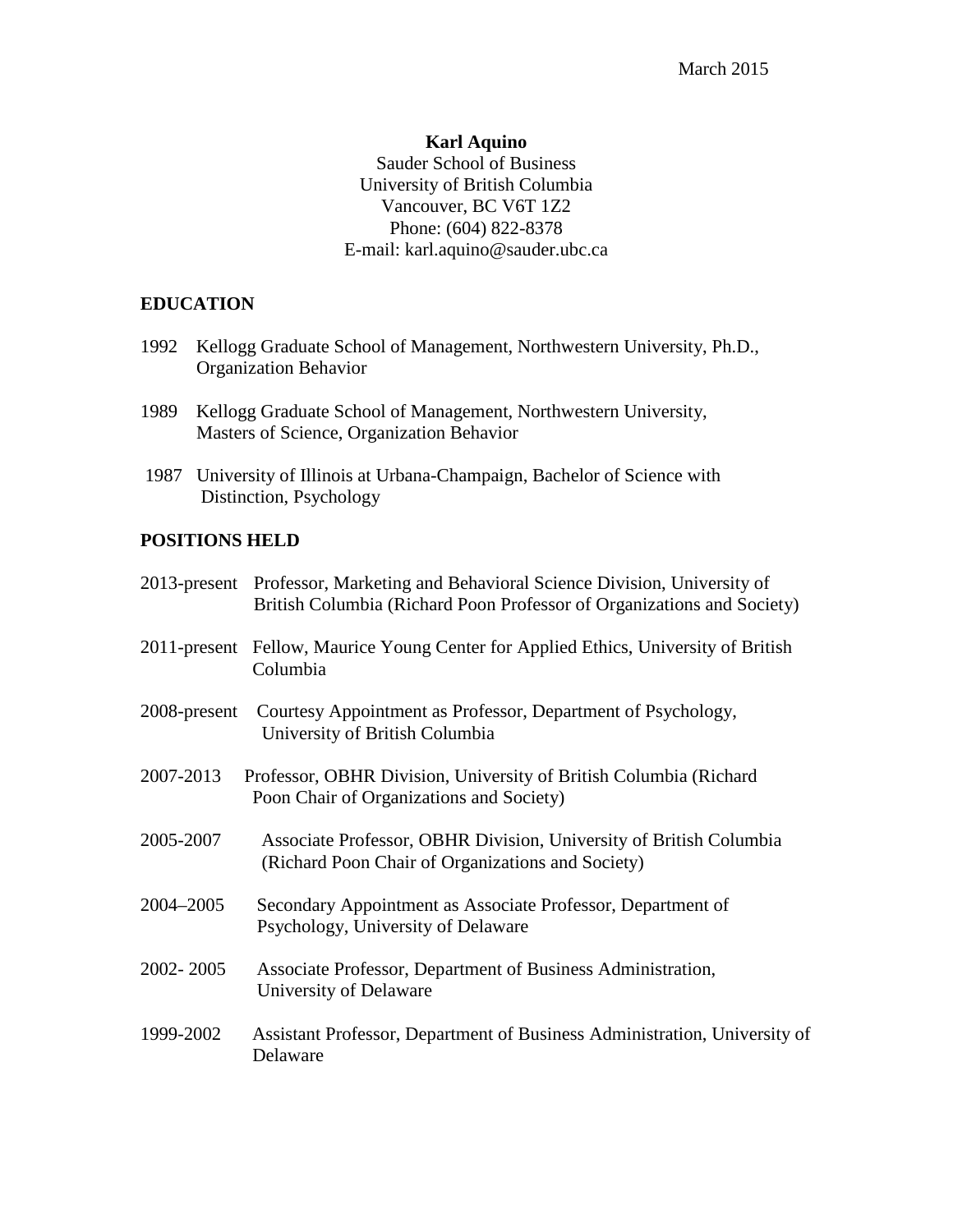| 1994-1999 | Assistant Professor, Department of Management, Georgia State University                      |
|-----------|----------------------------------------------------------------------------------------------|
| 1992-1994 | Instructor, Department of Management, Georgia State University.                              |
| 1990-1992 | Graduate Teaching Assistant, Department of Organization Behavior,<br>Northwestern University |

#### **JOURNAL PUBLICATIONS**

- Henkel, A., Boegershausen, J., Hoegg, J., Aquino, K., Lemmink, J. Forthcoming. Discounting humanity: When consumers are price conscious, employees appear less human. *Journal of Consumer Psychology*.
- Lin, L., Hoegg, J., Aquino, K. Forthcoming. When beauty backfires: The effects of server attractiveness on consumer taste perceptions. *Journal of Retailing.*
- Tröster, C., Van Quaquebeke, N., Aquino, K. Forthcoming. Worse than others but better than before: Integration social and temporal comparison perspectives to explain executive turnover via pay standing and pay growth. *Human Resources Management.*
- Petelczyc, C. Capezio, A., Wang, L., Restubog, S.D.L., & Aquino, K. 2018. Play at work: An integrative review and agenda for future research. *Journal of Management, 44*: 161- 190.
- Skarlicki, D, Kay, A., Aquino, K.**,** & Fushtey, D. 2018. Must heads roll? A critique of and alternative approaches to swift blame. *Academy of Management Perspectives,* 31: 222- 238.
- Sheppard, L. & Aquino, K. 2017. Sisters at arms: A theory of female same-sex conflict and its problematization in organizations. *Journal of Management*, 43: 691-715.
- Tolentino, L.R., Garcia, P.R.J.M., Restubog, S., Scott, K.L., Aquino, K. 2017. Does domestic intimate partner aggression affect career outcomes? The role of perceived organizational support. *Human Resource Management*, 56: 593-611.
- Bies, R.J., Barclay, L.J., Tripp, T.M., & Aquino, K. 2016. A systems perspective on forgiveness in organizations. *Academy of Management Annals*, 10, 245-318.
- Boegershausen, Aquino, K., & Reed, A.R. II. 2016. Moral identity. *Current Opinion in Psychology*, 6: 162-166.
- Leavitt, K., Zhu, L., & Aquino, K. 2016. Good without knowing it: Subtle cues can influence moral identity and reshape moral intuition. *Journal of Business Ethics*, 137: 785-800.
- O'Reilly, J., Aquino, K., & Skarlicki, D. 2016. The lives of others: Third parties' responses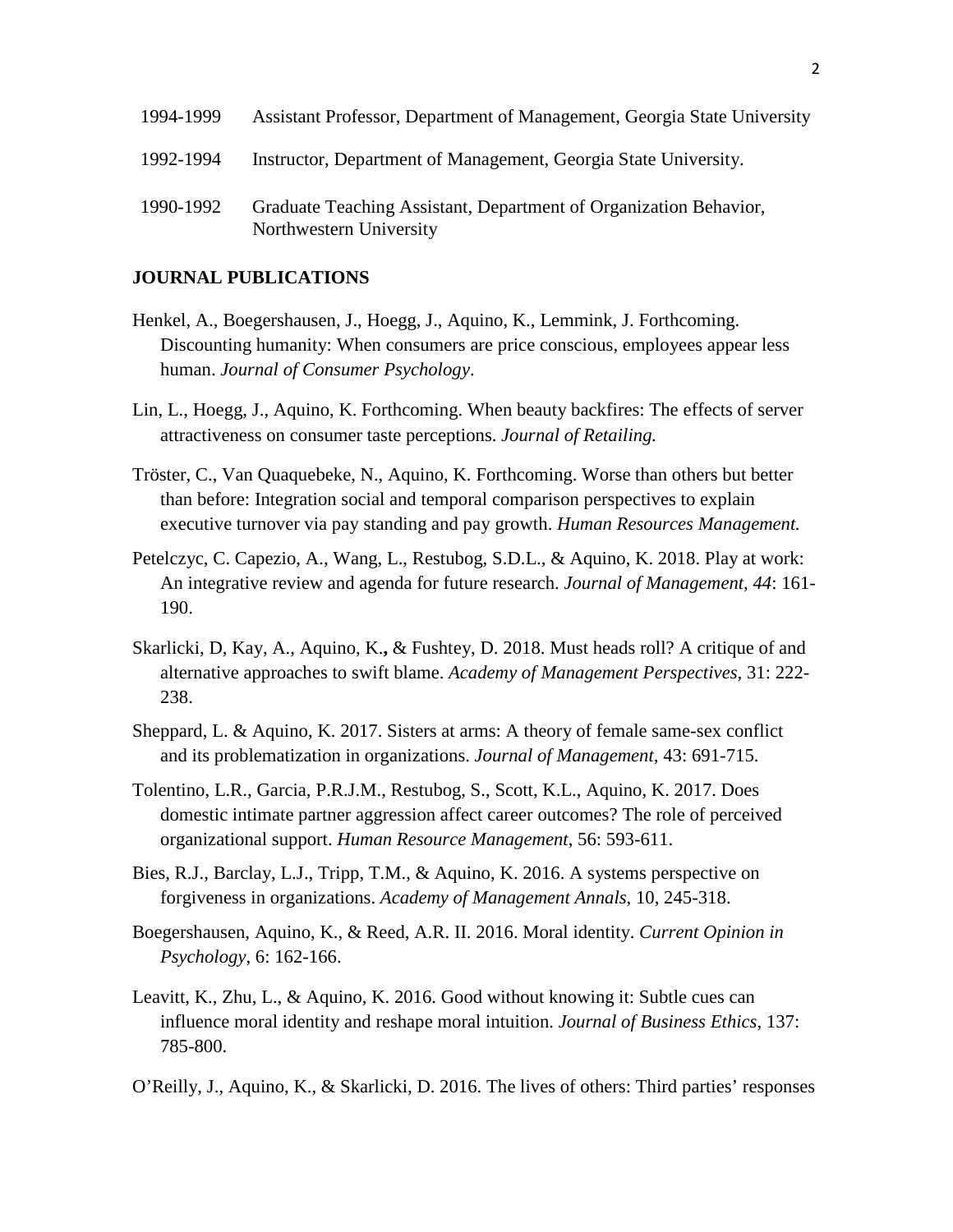to others' injustices. *Journal of Applied Psychology*, 101, 171-189.

- Reed, A. II, Kay, A., Finnell, S., Aquino, K., & Levy, E. 2016. I don't want the money, I just want your time: How moral identity overcomes the aversion to giving time to prosocial causes. *Journal of Personality and Social Psychology*, 110, 435-457.
- Xu, D., Cenfetelli, R., & Aquino, K. (2016). Do different kinds of trust matter? An investigation of the three trusting beliefs on satisfaction and purchase behavior in a buyer-seller context. *Journal of Strategic Information Systems, 25*: 15-31.
- Zhu, L., Aquino, K., & Vadera, A. (2016). What makes professors appear credible: The effect of demographic characteristics and ideological beliefs. *Journal of Applied Psychology*, 10: 862-880.
- Frimer, J., Aquino, K., Gebauer, J.E., Zhu, L., & Oakes, H. 2015. A decline in prosocial language helps explain public disapproval of Congress. *Proceedings of the National Academy of Sciences*, 112, 6591-6594.
- Aquino, K., Sheppard, L., Watkins, M., O'Reilly, J., Smith, L. 2014. Social sexual behavior at work. *Research in Organizational Behavior*, 34: 217-236.
- Barclay, L.J., Whiteside, D.B, & Aquino, K. 2014. To avenge or not avenge: Exploring the interactive effects of moral identity and the negative reciprocity norm. *Journal of Business Ethics,* 121: 15-28.
- Gu, J., McFerran, B., Aquino, K., & Kim, T. 2014. What makes affirmative action-based hiring decisions seem (un)fair?A test of an ideological explanation for fairness judgments. *Journal of Organizational Behavior*, 35: 722-745.
- McFerran, B., Aquino, K., & Tracy, J. Evidence for the two faces of pride in consumption: Evidence from luxury brands. *Journal of Consumer Psychology*, 4: 455-471.
- Smith, I., Aquino, K., Graham, J., & Koleva, S. 2014. The moral ties that bind...even to outgroups: The interactive effect of moral identity and the binding foundations. *Psychological Science*, 25: 1554-1562.
- Mulder, L.B. & Aquino, K. 2013. The role of moral identity in the aftermath of dishonesty. *Organizational Behavior and Human Decision Processes*, 121: 219-230.
- Sheppard, L. & Aquino, K. 2013. Much ado about nothing?: Observers' problematization of women's same sex conflict at work. *Academy of Management Perspectives*, 27: 52-62.
- Sieger, P., Zellweger, T., & Aquino, K. 2013. Turning agents into psychological principals: Aligning ownership interest of non-owners by psychological ownership. *Journal of*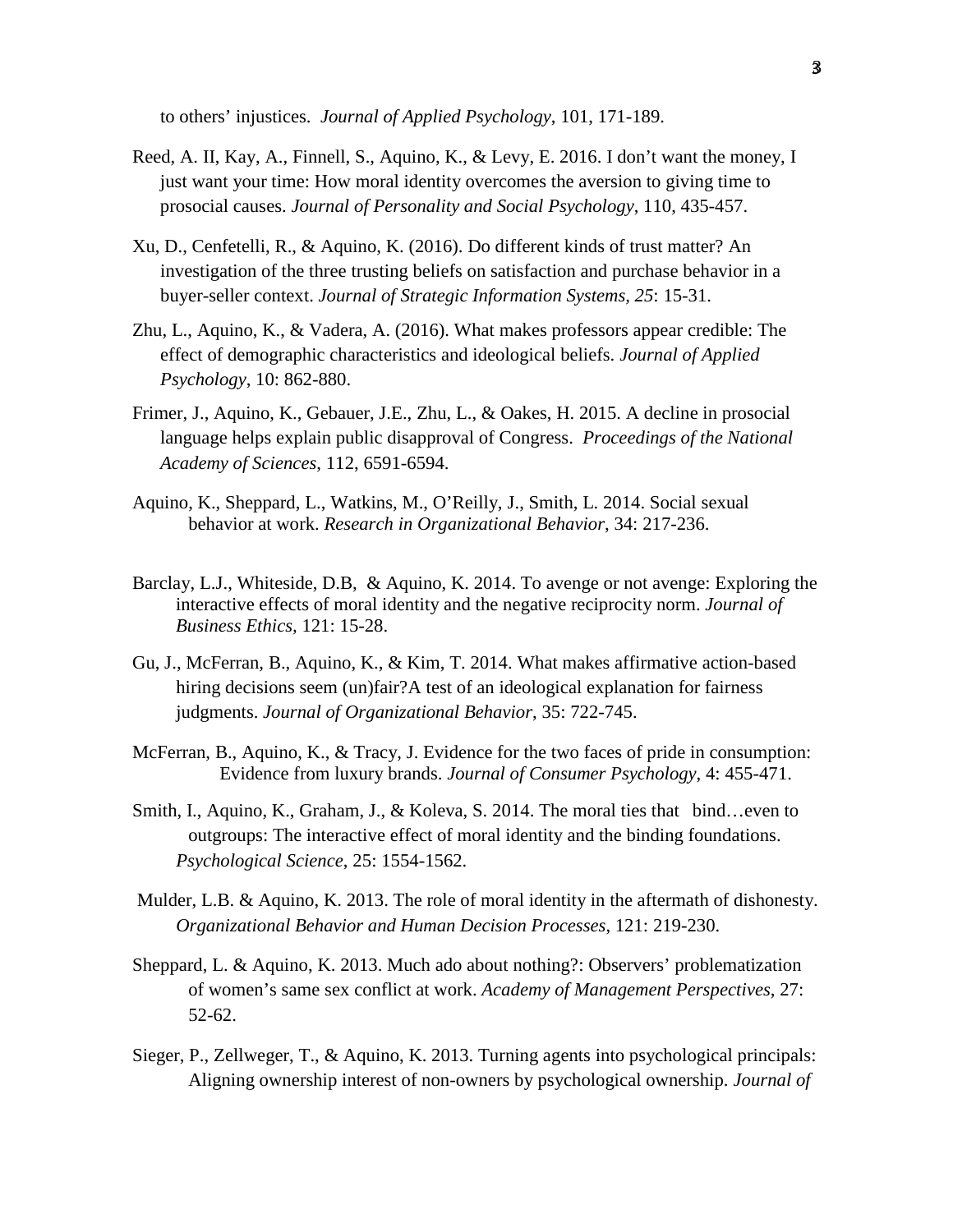*Management Studies*, 50: 361-388.

- Skarlicki, D., Hoegg, J., Aquino, K., Nadisic, T. 2013. Does interpersonal injustice affect the strength of your taste and smell? The mediating role of moral disgust. *Journal of Experimental Social Psychology*, 49: 852-859.
- Thau, S., Troester, C., Aquino, K., Pillutla, M., & DeCremer, D. 2013. Satisfying individual desires or moral standards: Preferential treatment and group members' self-worth, affect, and behavior. *Journal of Business Ethics*, 113, 133-145.
- Watkins, M., Smith, L., & Aquino, K. 2013. The use and consequences of strategic sexual performances. *Academy of Management Perspectives*, 27: 173-186.
- Winterich, K., Aquino, K., & Mittal, V, & Swartz, R. 2013. When moral identity symbolization motivates prosocial behaviors: The role of recognition and moral identity internalization. *Journal of Applied Psychology*, 98: 759-770.
- Winterich, K., Mittal, V., & Aquino, K. 2013. When does recognition increase charitable behavior: Toward a moral identity based model. *Journal of Marketing,* 77: 121-134.
- Carson, J., Thau, S., Aquino, K., & Barclay, L. 2012. Do I want to know? How the motivation to acquire relationship-threatening information in groups contributes to paranoid thought, suspicion behavior, and social rejection. *Organizational Behavior and Human Decision Processes*, 117: 285-297.
- Cox, S., Bennett, R.J., Tripp, T.M., Aquino, K. 2012. An empirical test of forgiveness and reconciliation motives' effects on employee's health and well- being. *Journal of Occupational Health Psychology*, 17: 330-340.
- Duffy, M.K., Scott, K.L., Shaw, J.D., Tepper, B.J., & Aquino, K. 2012. Why and when envy leads to social undermining: Development and tests of a social context framework. *Academy of Management Journal,* 55: 643-666.
- Mayer, D., Aquino, K., Kuenzi, M., & Greenbaum, R. 2012 Who displays ethical leadership and why does it matter: An examination of antecedents and consequences of ethical leadership. *Academy of Management Journal*, 55: 151-171.
- Xu, D. Cenfetelli, R., & Aquino, K. 2012. The influence of cue multiplicity on deceivers and those who are deceived. *Journal of Business Ethics,* 106: 337-352.
- Zhu, L., Martens, J., & Aquino, K. 2012. Third party responses to justice failure in organizations: An identity-based meaning maintenance model. *Organizational Psychology Review*, 2, 129-151.

Aquino, K., McFerran, B., & Laven, M. 2011. Moral identity and the experience of moral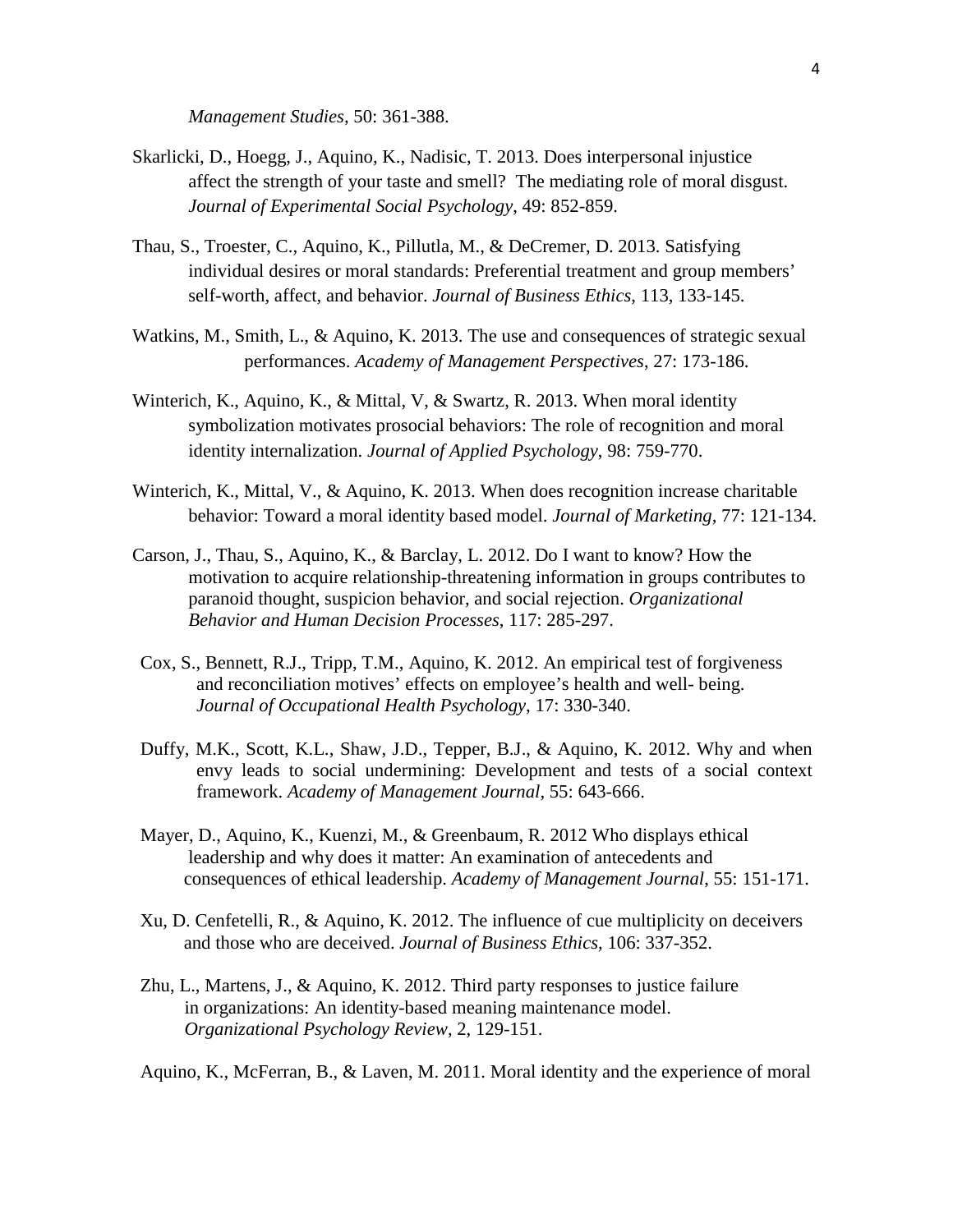elevation in response to acts of uncommon moral goodness. *Journal of Personality and Social Psychology,* 100: 703-718.

- Finnel, S., Reed, A. II, Aquino, K. 2011. Promoting multiple policies to the public: The difficulties of promoting war and promoting foreign humanitarian aid at the same time. *Journal of Public Policy & Marketing, 30, 246-263.*
- Galperin, B.L., Bennett, R.J., & Aquino, K. 2011. Status differentiation and the protean self: A social cognitive model of unethical behavior in organizations. *Journal of Business Ethics*, 98:407-424.
- O'Reilly, J. & Aquino, K. 2011. A model of third parties' morally-motivated responses to injustice. *Academy of Management Review*, 36: 526-543.
- Goodstein, J. & Aquino, K. 2010. And restorative justice for all: Redemption, forgiveness, and reintegration in organizations. *Journal of Organizational Behavior*, 31: 624-628.
- Hardy, S., Bhattacharjee, A., Reed, A. II, & Aquino, K. 2010. Moral identity and psychological distance: The case of adolescent parental socialization. *Journal of Adolescence.* 33: 111-123.
- Hekman, D. R., Aquino, K., Owens, B. P., Mitchell, T. R., Schilpzand, P., & Leavitt, K. 2010. An examination of whether and how racial and gender biases influence customer satisfaction. *Academy of Management Journal, 53*: 238-264. Winner of 2010 *Best Paper Award* for articles appearing in *Academy of Management Journal*.
- McFerran, B., Aquino, K., & Duffy, M.K. 2010. Individual predictors of the commitment to integrity: The role of personality and moral identity. *Business Ethics Quarterly*. 20: 35-56.
- Allen, D.G., Griffeth, R.G., Vardaman, J.M., Aquino, K., Gaertner, S., & Lee, M. 2009. Structural validity and generalizability test of a referent cognitions model of turnover intentions. *Applied Psychology: An International Review*, 58: 709-728.
- Aquino, K., Freeman, D., Reed, A. II, Lim, V.K.G., & Felps, W. 2009. Testing a social cognitive model of moral behavior: The interaction of situational factors and moral identity centrality. *Journal of Personality and Social Psychology.* 97: 123- 141.
- Aquino, K**.** & Thau, S. 2009. Workplace victimization: Aggression from the target's perspective. *Annual Review of Psychology*, 60: 717-741.
- Berdahl, J. & Aquino, K. 2009. Sexual behavior at work: Fun or folly. *Journal of Applied Psychology,* 94: 34-47.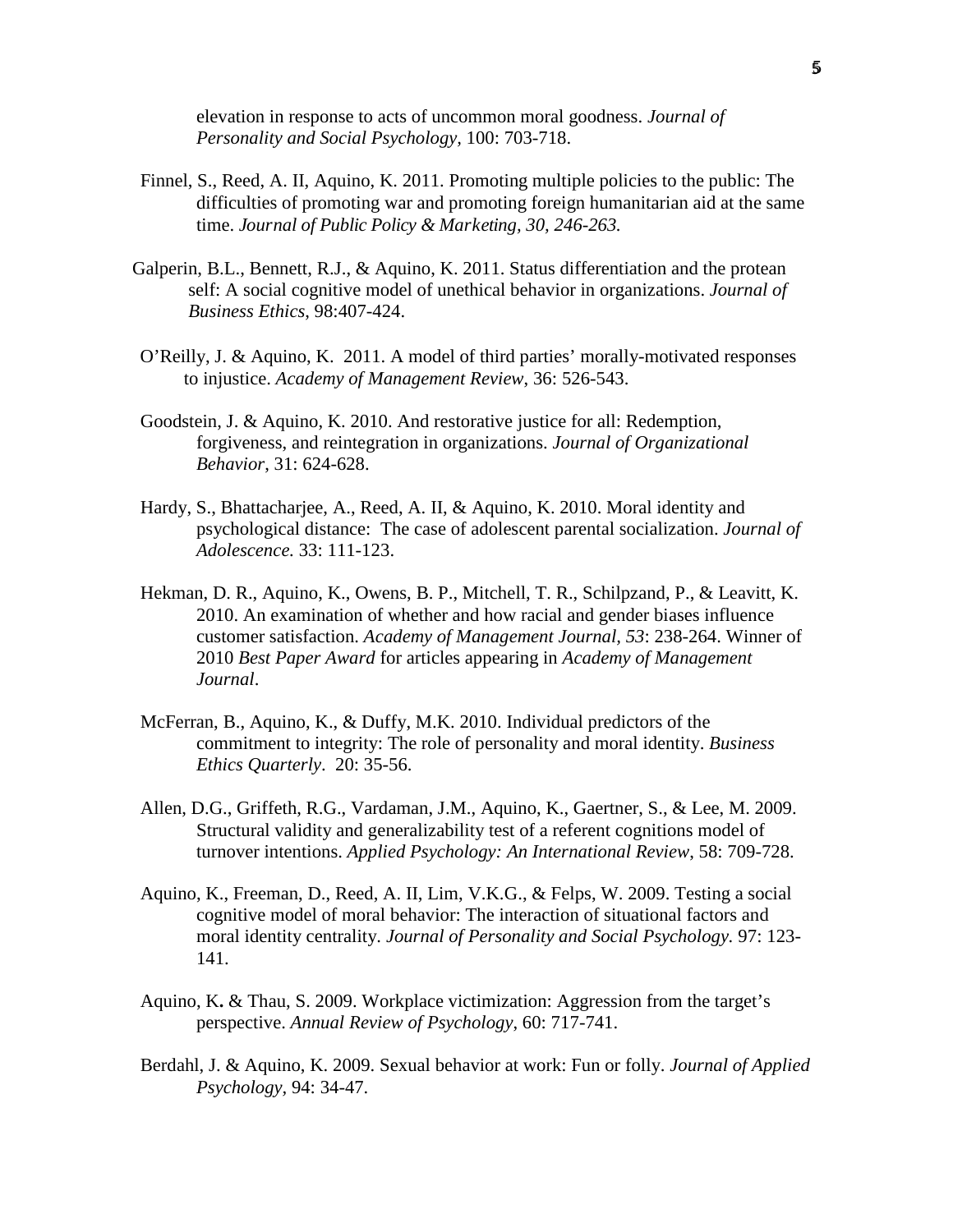- Freeman, D., Aquino, K., & McFerran, B. 2009. Overcoming beneficiary race as an impediment to charitable donations: Social dominance orientation, the experience of moral elevation, and donation behavior. *Personality and Social Psychology Bulletin*, 35: 72-84.
- Rupp, D.E. & Aquino, K. 2009. Nothing so practical as a good justice theory. *Industrial and Organizational Psychology*, 2: 205-210.
- Kim, T. Shapiro, D.L., Aquino, K., Lim, V.K.G., & Bennett, R. 2008. Workplace offense and victims' reactions: The effects of victim-offender (dis)similarity, offense type, and cultural differences. *Journal of Organizational Behavior*, 29: 415-433.
- Shao, R., Aquino, K**.,** & Freeman, D. 2008. Beyond moral reasoning: A review of moral identity research and its implications for business ethics. *Business Ethics Quarterly*, 18: 513-540. Winner of 2008 *Best Paper Award* for articles appearing in *Business Ethics Quarterly*.
- Thau, S., Aquino, K., & Bommer, W. 2008. How employee race moderates the relationship between non-contingent punishment and organizational citizenship behaviors: A test of the negative adaptation hypothesis. *Social Justice Research*, 21: 297-312.
- Aquino, K., Reed, A. II, Thau, S., & Freeman, D. 2007. A grotesque and dark beauty: How the self-importance of moral identity and the mechanisms of moral disengagement influence cognitive and emotional reactions to war. *Journal of Experimental Social Psychology,* 43: 385-392.
- Reed, A. II, Aquino, K., & Levy, E. 2007. Moral identity and judgments of charitable behaviors. *Journal of Marketing*, 71: 178-193.
- Thau, S., Aquino, K**.,** & Poortvliet, M. 2007. Self-defeating behaviors in organizations: The relationship between thwarted belonging and interpersonal work behaviors. *Journal of Applied Psychology*, 92: 840-847.
- Thau, S., Aquino, K., & Wittek, R. 2007. An extension of uncertainty management theory to the self: The relationship between justice, social comparison orientation, and antisocial work behaviors. *Journal of Applied Psychology*, 92: 250-258.
- Tripp, T.M., Bies, R.J., & Aquino, K. 2007. A vigilante model of justice: Revenge, reconciliation, forgiveness, and avoidance. *Social Justice Research*, 20: 10-34.
- Aquino, K., Tripp, T.M., & Bies, R.J. 2006. Getting even or moving on: Power, procedural justice, and types of offense as predictors of revenge, forgiveness, reconciliation, and avoidance in organizations. *Journal of Applied Psychology*, 91*:* 653-668.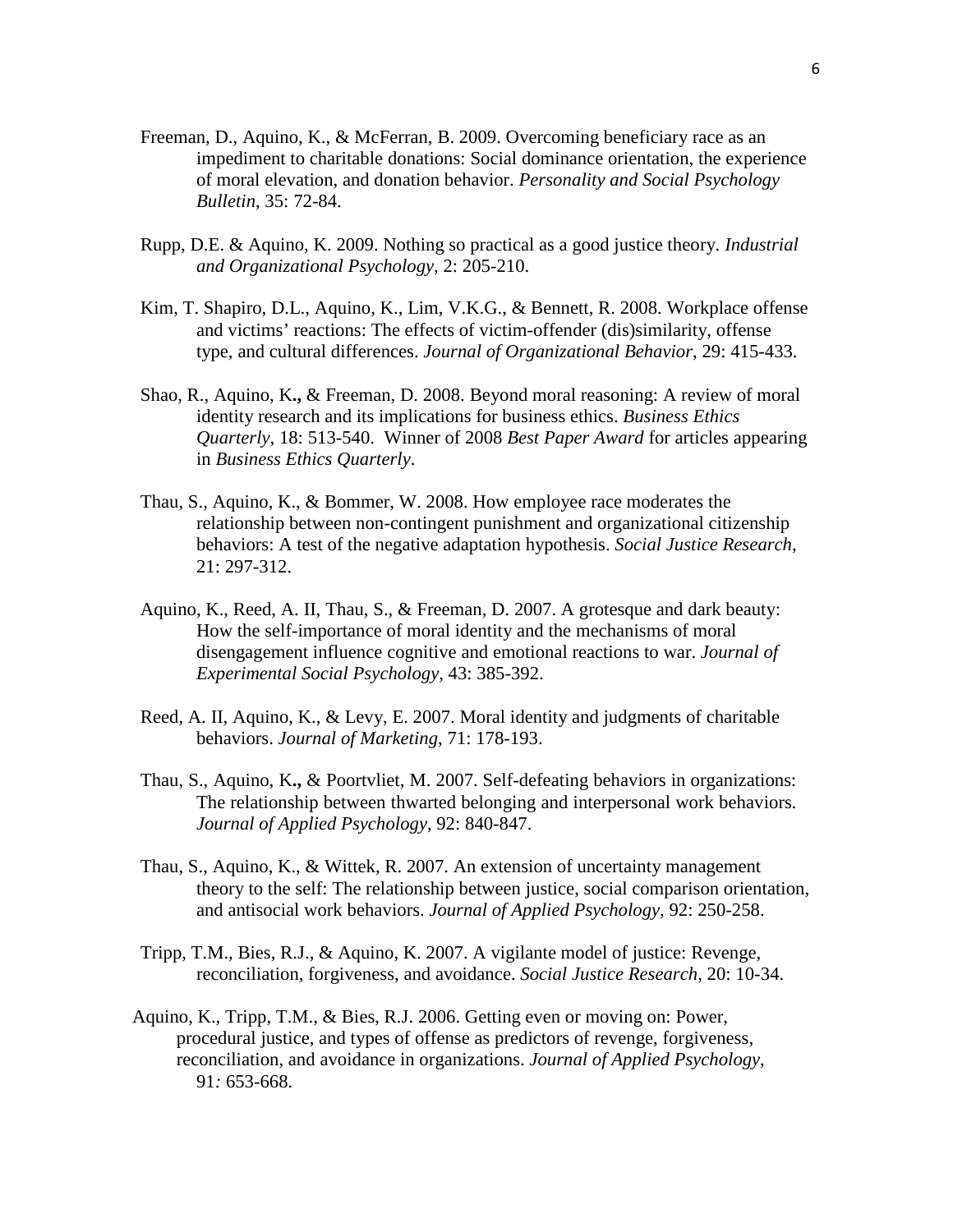- Eder, P., Aquino, K., Turner, C., & Reed, A. 2006. II. Punishing those responsible for Abu Ghraib: The influence of the negative reciprocity norm (NRN). *Journal of Political Psychology,* 27: 807-821.
- Aquino, K. & Becker, T. 2005. Lying in negotiations: How individual and situational factors influence the use of neutralization strategies. *Journal of Organization Behavior,* 58: 661-679.
- Aquino, K. & Serva, M. 2005. Using dual role assignment to improve group dynamics and performance: The effects of facilitating social capital in teams. *Journal of Management Education*, *29*: 17-38.
- Aquino, K., Stewart, M., & Reed, A. II. 2005. How social dominance orientation and job status affect perceptions of African-American affirmative action beneficiaries. *Personnel Psychology*, 58: 703-744.
- Aquino, K., Douglas, S., & Martinko, M.J. 2004. Overt expressions of anger in response to perceived victimization: The moderating effects of attributional style and organizational norms. *Journal of Occupational Health Psychology,* 9*:* 152-164.
- Aquino, K., Galperin, B. & Bennett, R.J. 2004. Social status and aggressiveness as moderators of the relationship between interactional justice and workplace deviance. *Journal of Applied Social Psychology*, 34: 1001-1029.
- Aquino, K. & Lamertz, K. 2004. A relational model of workplace victimization: Social roles and patterns of victimization in dyadic relationships. *Journal of Applied Psychology*, 89: 10223-1034.
- Lamertz, K. & Aquino, K. 2004 . Social power, social status and perceptual similarity of workplace victimization: A social network analysis of stratification. *Human Relations,* 57: 795-822.
- Aquino, K., Grover, S.L., Goldman, B., & Folger, R. 2003. When push doesn't come to shove: Interpersonal forgiveness in workplace relationships. *Journal of Management Inquiry*, 12: 209-216.
- Aquino, K. & Bommer, W.H. 2003. Preferential mistreatment: How victim status moderates the relationship between organizational citizenship behavior and workplace victimization. *Organization Science*, 4: 274-285.
- Aquino, K. & Douglas, S. 2003. Revenge attitudes and hierarchical status as moderators of the relation between identity threat and antisocial behavior in organizations. *Organizational Behavior and Human Decision Processes,* 90: 195- 208.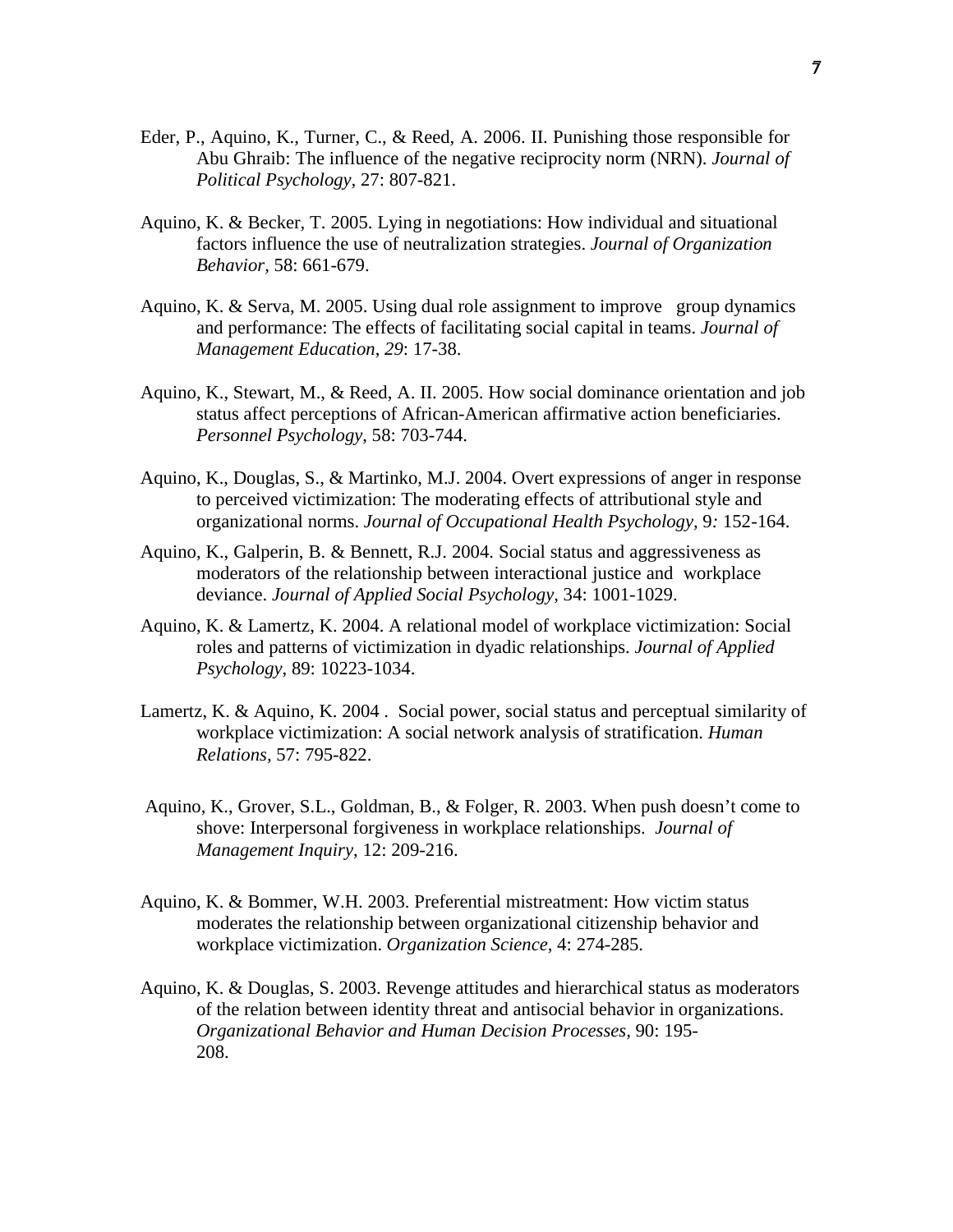- Reed, A. II & Aquino, K. 2003. Moral identity and the circle of moral regard towards out-groups. *Journal of Personality and Social Psychology*, 84: 1270- 1286.
- Aquino, K. & Byron, K. 2002. Dominating interpersonal behavior and perceived victimization in groups: Evidence for a curvilinear relationship. *Journal of Management,* 28: 69-87.
- Aquino, K. & Reed, A. II. 2002. The self-importance of moral identity. *Journal of Personality and Social Psychology,* 83: 1423-1440.
- Tripp, T.M., Bies, R.J., & Aquino, K. 2002. Poetic justice or petty jealousy? The aesthetics of revenge. *Organizational Behavior and Human Decision Processes,* 89: 966-984.
- Aquino, K., Tripp, T.M., & Bies, R.J. 2001. How employees respond to personal offense: The effects of victim and offender status on revenge and reconciliation in the workplace. *Journal of Applied Psychology*, 86: 52-59.
- Aquino, K. 2000. Structural and individual determinants of workplace victimization: The effects of hierarchical status and conflict management style. *Journal of Management*, 26: 171-193.
- Aquino, K. & Bradfield, M. 2000. Perceived victimization in the workplace: The role of situational factors and victim characteristics. *Organization Science*, 11: 525-537.
- Houghton, S., Simon, M., Aquino, K., & Goldberg, C. 2000. No safety in numbers: The effects of cognitive biases on risk perception at the team level. *Group and Organization Management*, 25: 325-353.
- Aquino, K., Grover, S.L., Bradfield, M., & Allen, D.G. 1999. The effects of negative affectivity, hierarchical status, and self-determination on workplace victimization. *Academy of Management Journal*, 42: 260-272.
- Aquino, K., Lewis, M.U, & Bradfield, M. 1999. Justice constructs, negative affectivity, and employee deviance: A proposed model and empirical test. *Journal of Organizational Behavior*, 20: 1073-1091.
- Bradfield, M. & Aquino, K. 1999. The effects of blame attributions and offender likableness on revenge and forgiveness in the workplace. *Journal of Management,* 25: 607-631.
- Simon, M., Houghton, S., & Aquino, K. 1999.Cognitive biases, risk perception, and venture formation: How individuals decide to start companies. *Journal of Business Venturing*, 15: 113-134.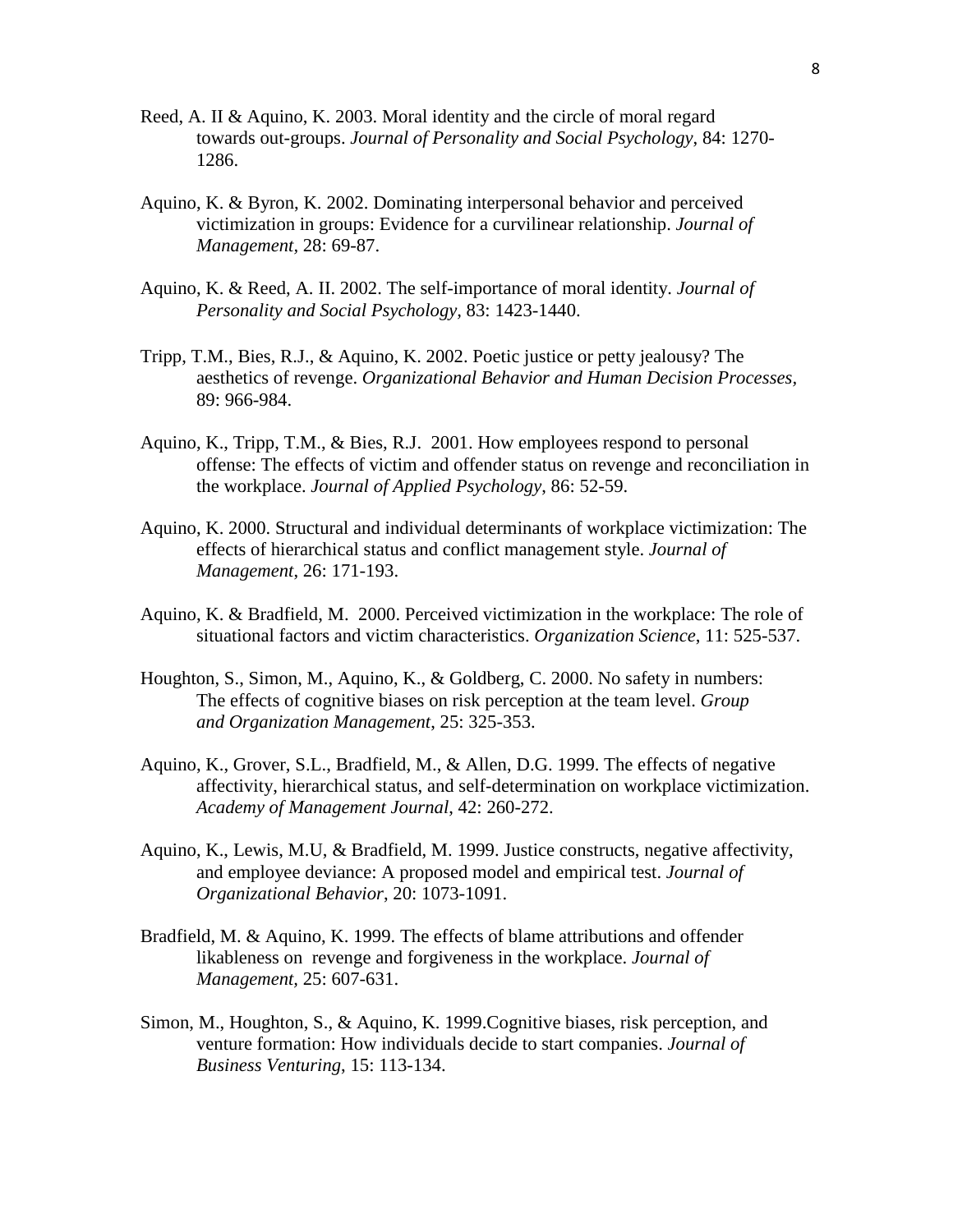- Aquino, K. 1998. The effects of normative context and the availability of alternatives on the use of deception in negotiation. *International Journal of Conflict Management*, 9: 195-217.
- Aquino, K. & Reed, A., II. 1998. A social dilemma perspective on cooperative behavior in organizations: The effects of scarcity, communication, and unequal access on the use of a shared resource. *Group and Organization Management*, 23: 390-413.
- Aquino, K., Griffeth, R.W., Allen, D.G., & Hom, P 1997. Outcome and supervisory satisfaction as predictors of turnover: A test of a referent cognitions model. *Academy of Management Journal*, 40: 1208-1227.
- Aquino, K. 1995. Relationships among pay inequity, perceptions of procedural justice, and organizational citizenship. *Employee Responsibilities and Rights Journal*, 8: 21-33.
- Aquino, K. 1995. An exploratory study of organizational values in jails. *International Journal of Value Based Management,* 8: 99-115.
- Rousseau, D.M. & Aquino, K. 1993. Fairness and implied contract obligations in job terminations: The role of management practices and procedural justice. *Human Performance*, 6: 135-149.
- Aquino, K., Steisel, V. & Kay, A. 1992. The effects of resource distribution, voice, and decision framing on the provision of public goods. *Journal of Conflict Resolution*, 36: 665-687.
- Komorita, S.S., Aquino, K.F., & Ellis, A.L. 1989. Coalition bargaining: A comparison of theories based on allocation norms and theories based on bargaining strength. *Social Psychology Quarterly*, 52:183-196.

## **BOOK CHAPTERS**

- Aquino, K. 2017. In defense of (a little) moral hypocrisy. In W. Sinnott-Armstrong & C.B. Miller (Eds.) *Moral Psychology* (p. 53-61). Cambridge, MA: MIT Press.
- Winterich, K.P., Mittal, V., & **Aquino, K.** (2015). Moral and political identity. In M.I. Norton, D.D. Rucker, & C. Lamberton (Eds.) *Cambridge Handbook of Consumer Psychology*: Cambridge: Cambridge University Press.
- Goodstein, J., Aquino, K., and Skarlicki, D. 2011. Opening a new conversation in organizational justice: A conceptual model of offender reintegration in organizations, pp. 75-104. In S. W. Gilliland, D. D. Steiner, & D. P. Skarlicki (Eds.), *Emerging Perspectives on Organizational Justice and Ethics*. Charlotte, NC: Information Age Publishing.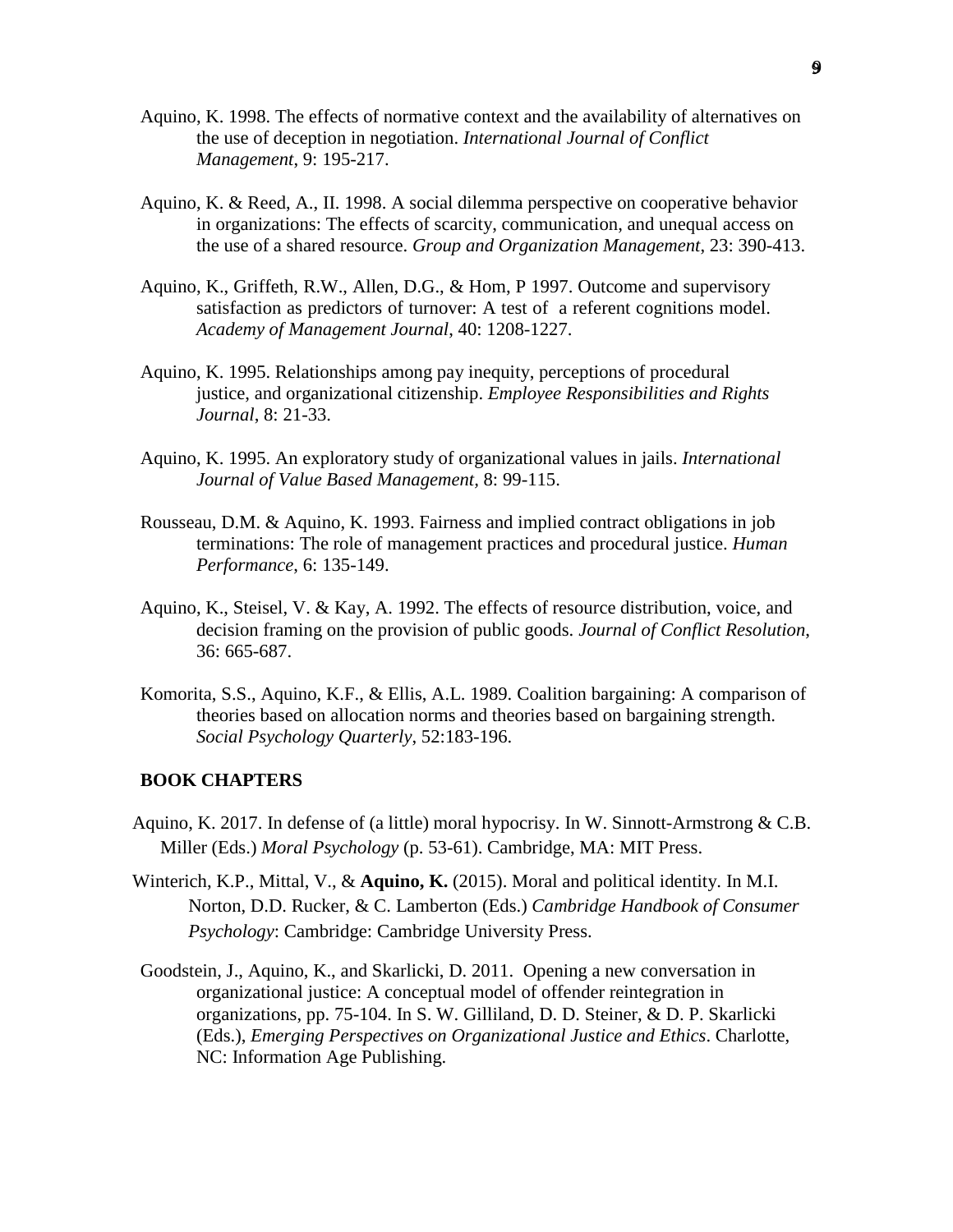- Aquino, K. & O'Reilly, J. 2010. Antisocial behavior at work: The social psychological dynamics of workplace victimization and revenge, pp. 273-296. In D. DeCremer, R. van Dick, & J.Keith Murninghan (Eds.) *Social Psychology and Organizations*. New York: Routledge.
- Barclay, L. & Aquino, K. 2010. Workplace aggression and violence, pp. 615-640. In *Handbook of Industrial Organizational Psychology*. Washington, DC: American Psychological Association.
- Aquino, K**.** & Freeman, D. 2009. Moral identity in business situations: A social-cognitive framework for understanding moral functioning, pp. 375-395. In Narvaez, D., & Lapsley, D. (Eds.) *Moral personality, identity and character: Prospects for a field of study.* New York: Cambridge University Press.
- Aquino, K., Reed, A. II, Stewart. M., & Shapiro, D.L. 2005. Self-regulatory identity theory and reactions to fairness enhancing organizational policies, pp. 129-148. In S. Gilliland, D. Steiner, D. Skarlicki, & K. van den Bos (Eds.) *Research on Social Issues in Management (Vol 4): What Motivates Fairness in Organizations.*  Greenwich, CT: IAP.
- Bennett, R. J., Aquino, K. Reed, A. II., & Thau, S. 2005. The normative nature of employee deviance and the impact of moral identity, pp. 107-125. In S. Fox and P. Spector (Eds.) *Counteproductive work behavior: Investigations of actors and targets.* Washington, DC: American Psychological Association.

#### **RESEARCH GRANTS RECEIVED**

- 2016 Social Sciences and Humanities Research Council Grant for a projected titled The effect of desire on willpower and food quality-quantity tradeoffs (co-applicant with Yann Cornil and Pierre Chandon) (\$151,000)
- 2013 Sauder School of Business Research Grant for a project titled Developing a measure of moral motivation. (\$2,000)
- 2012 P, H & N Centre for Financial Research Grant for a project titled A study of sin stocks. (\$6,000)
- 2012 Social Sciences and Humanities Research Council Grant for a projected titled Effective reintegration in organizations (co-applicant with Jerry Goodstein, Dan Skarlicki, & Tyler Okimoto) (\$171,885)
- 2011 Social Sciences and Humanities Research Council Grant for a project titled Customer biases in service encounters (co-applicant with Arjun Bhardwaj) (\$52,546)
- 2011 Sauder School of Business Research Grant for a projected titled A study of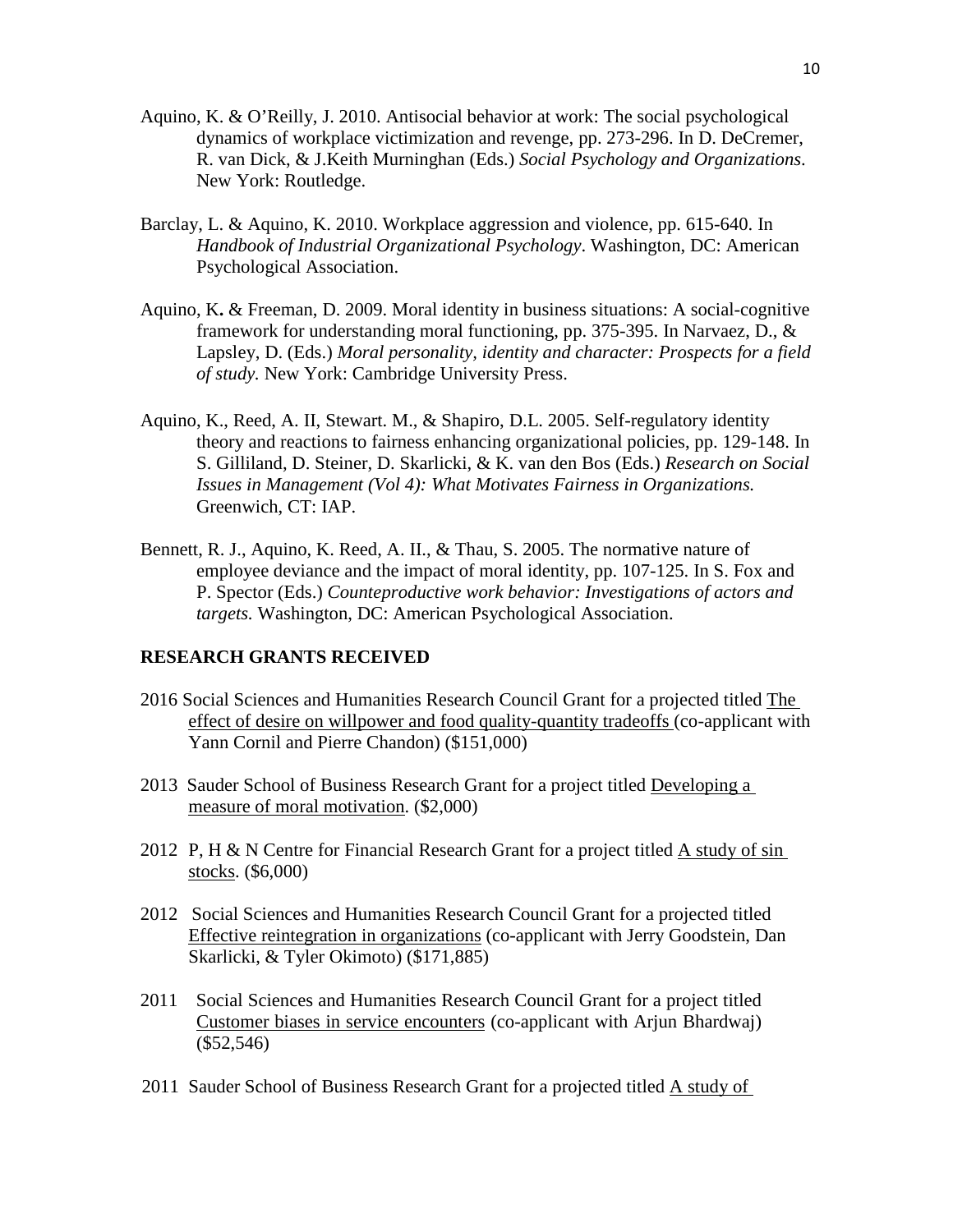intrasexual conflict and hostility at work. (\$7,730)

- 2010 Social Sciences and Humanities Research Council Grant for a project titled Moral identity and its influence on rational and intuitive decision making (\$73,588)
- 2009 Social Sciences and Humanities Research Council Grant for a project titled Third party responses to injustice (\$6000)
- 2007 Social Sciences and Humanities Research Council Grant for a project titled Moral identity as predictor of prosocial and antisocial workplace behaviors (\$84,035)
- 2006 Hampton Research Grant for a project titled The role of technology in influencing moral behavior (co-investigator with Ron Cenfetelli) (\$14,930)
- 2006 Hampton Small Research Grant for a projected titled What motivates the purchase of luxury brands (\$1700)
- 2003 University of Delaware College of Business Summer Research Grant (\$6,000)
- 2002 University of Delaware General University Grant (\$6000)
- 2002 Templeton Foundation Young Scholars Positive Psychology Award (coinvestigator with Americus Reed II) (\$10,000)
- 2001 University of Delaware College of Business Summer Research Grant (\$8,000)
- 1996 Georgia State University Research Initiation grant titled Forgiveness as a response to personal offense in organizations (\$5,000).
- 1996 Consortium on Multi-Party Conflict Resolution grant titled A test of functional relationships between structure, influence tactics, and individual conflict style (\$2,500).
- 1995 Consortium on Multi-Party Conflict Resolution grant titled Identifying the antecedents of workplace violence: A justice perspective (\$3,000).
- 1989 Dispute Resolution Research Center grant titled The effects of justice norms and procedures on the provision of a public good (\$1,850).
- 1988 Dispute Resolution Research Center grant titled The effects of social group identity and resource characteristics on the provision of a public good (Principal Investigator, \$2,200).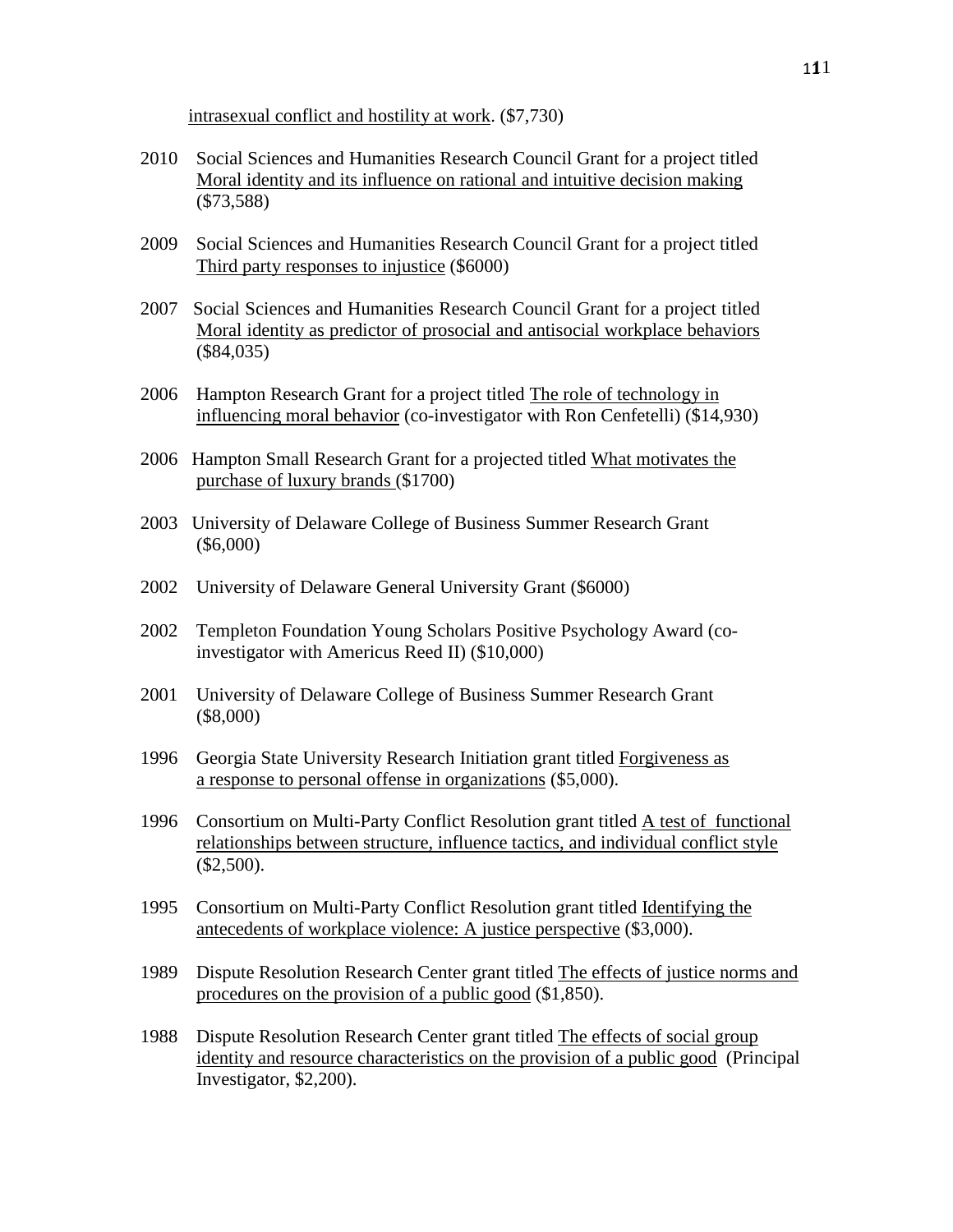## **RESEARCH INTERESTS**

Moral Psychology, Workplace Victimization, Revenge and Forgiveness, Status and Social Dominance, Discrimination, Social and Organizational Justice

# **TEACHING INTERESTS**

Organizational Behavior, Interpersonal Dynamics, Negotiation, Power and Politics, Business in Literature, Business and Management Values

### **SERVICE TO THE PROFESSSION**

| Associate editor: | Journal of Management (2011-2014)                                                                                                                                                                                                                                                                                                                                                                                                                                                                                                                                                                       |
|-------------------|---------------------------------------------------------------------------------------------------------------------------------------------------------------------------------------------------------------------------------------------------------------------------------------------------------------------------------------------------------------------------------------------------------------------------------------------------------------------------------------------------------------------------------------------------------------------------------------------------------|
| Editorial board:  | Organizational Psychology Review (present)<br>Academy of Management Review (2011-2014)                                                                                                                                                                                                                                                                                                                                                                                                                                                                                                                  |
| Ad hoc reviewer:  | <b>Academy of Management Journal</b><br><b>Administrative Science Quarterly</b><br><b>Aggressive Behavior</b><br><b>Business Ethics Quarterly</b><br><b>Human Performance</b>                                                                                                                                                                                                                                                                                                                                                                                                                           |
|                   | <b>Human Relations</b><br><b>European Journal of Social Psychology</b><br><b>International Journal of Conflict Management</b><br>Journal of Applied Psychology<br>Journal of Business Ethics<br><b>Journal of Consumer Psychology</b><br>Journal of Experimental Social Psychology<br>Journal of Management Inquiry<br><b>Journal of Management Studies</b><br><b>Journal of Marketing</b><br>Journal of Marketing Research<br>Journal of Organizational Behavior<br>Journal of Occupational Health Psychology<br><b>Journal of Positive Psychology</b><br>Journal of Personality and Social Psychology |
|                   | <b>Journal of Positive Psychology</b><br><b>Organization Science</b><br>Organizational Behavior and Human Decision Processes<br>Personnel Psychology<br><b>Psychological Science</b><br><b>Strategic Management Journal</b>                                                                                                                                                                                                                                                                                                                                                                             |